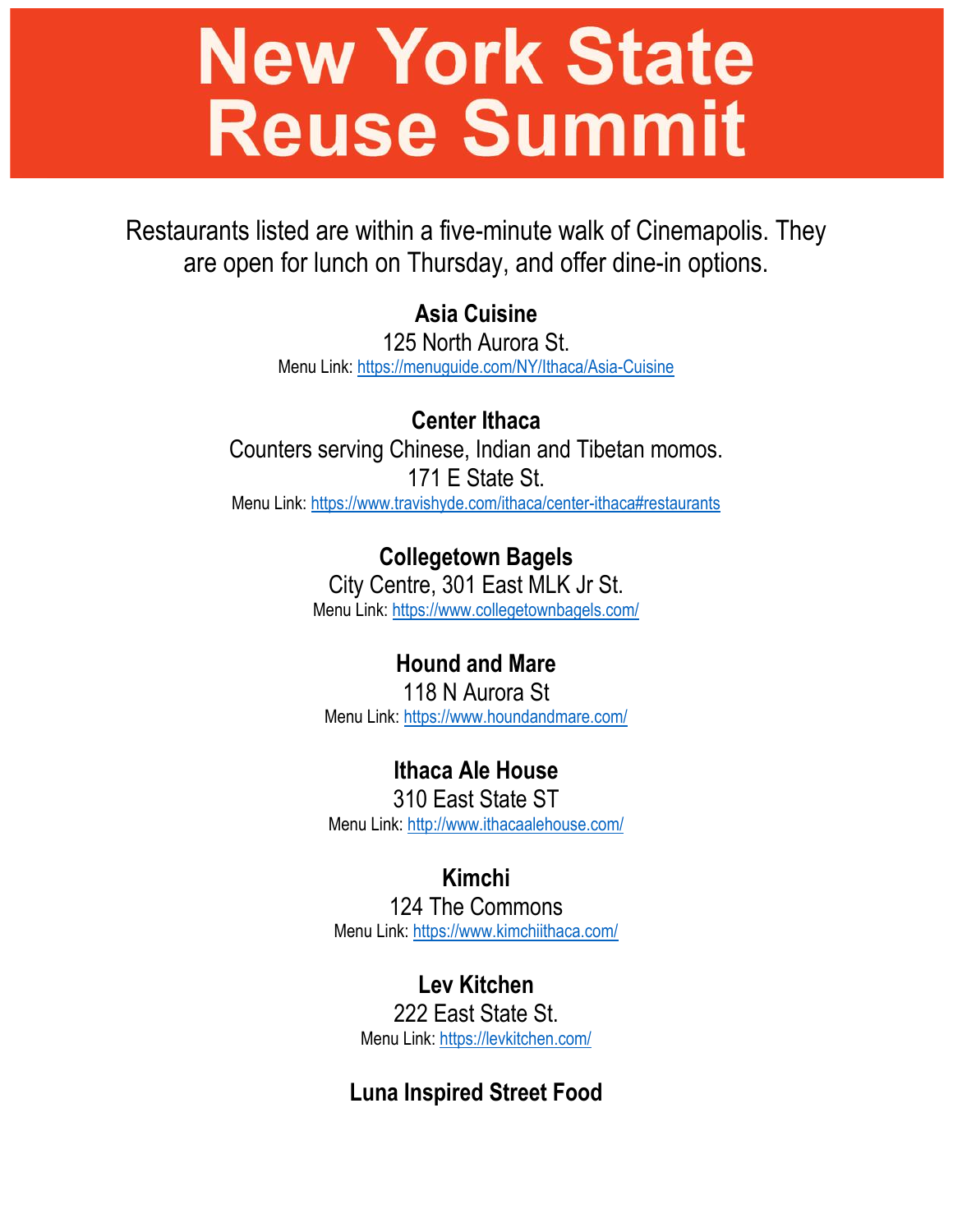115 N Aurora St Menu Link:<https://www.lunastreetfood.com/>

#### **Mahogany Grill**

112 N Aurora Menu Link:<https://www.mahoganygrill.com/>

#### **New Delhi Diamond's**

106 W. Green St. Menu Link:<https://newdelhidiamondsonline.com/order-now#condiments>

### **Ooy's Café and Deli**

203 N. Aurora Street Menu Link:<https://www.ooysdeli.com/>

## **Red's Place**

107 N. Aurora St., Restaurant Row Menu Link:<https://www.redsplaceithaca.com/>

#### **Simeon's on the Commons**

224 E. M.L.K. Jr. St. Menu Link:<https://www.simeonsithaca.com/>

## **Sushi Osaka**

113 The Commons Menu Link:<https://www.sushiosakaithacany.com/>

## **Taste of Thai**

216 The Commons Menu Link:<https://www.tasteofthainy.com/>

**Thai Basil** 118 W. M.L.K. Jr. St. Menu Link:<https://www.ithacathaibasil.com/>

#### **Viva Taqueria & Cantina** 101 N. Aurora St.